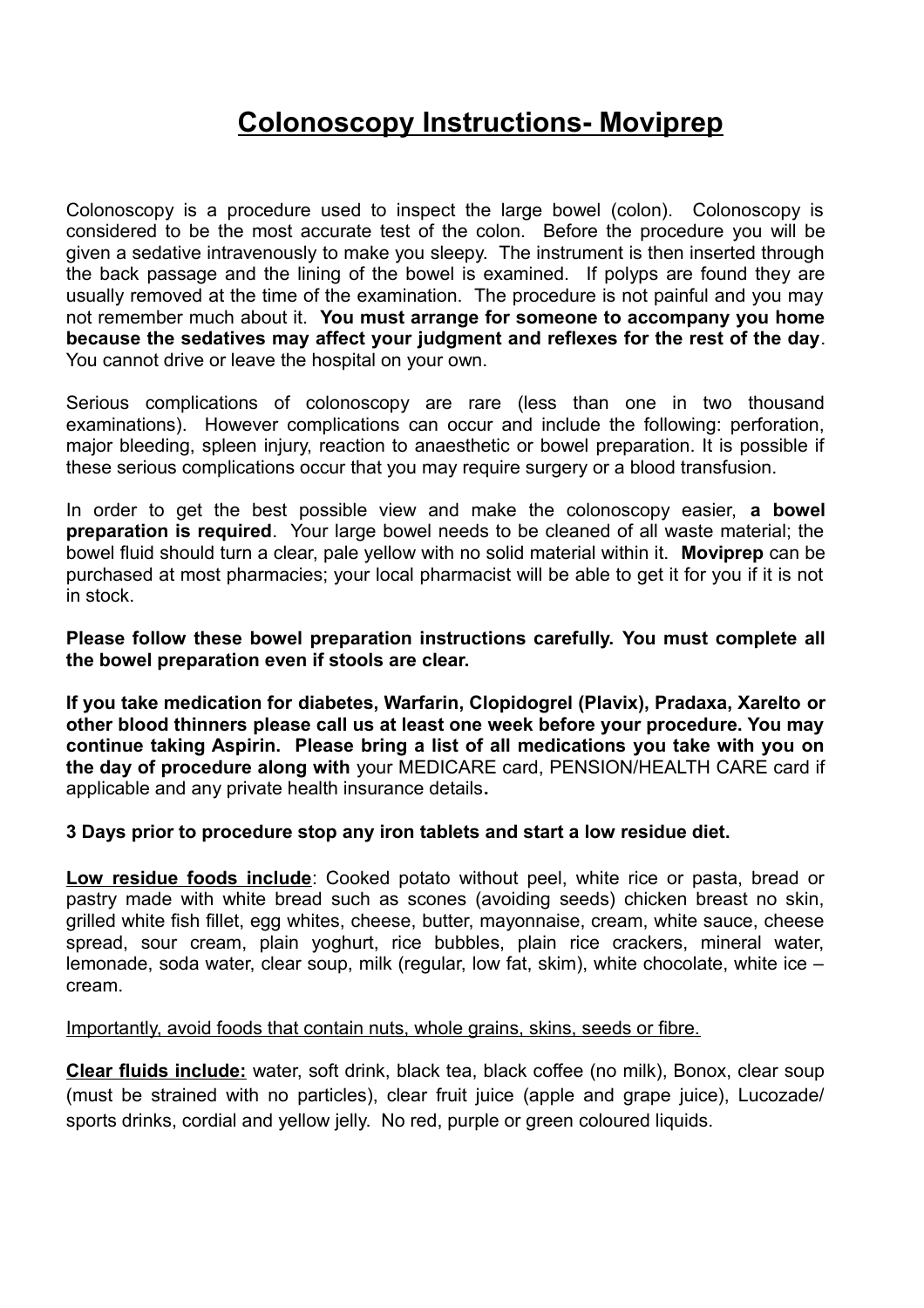| <b>MORNING PROCEDURE</b>                                  | <b>AFTERNOON PROCEDURE</b>                                      |
|-----------------------------------------------------------|-----------------------------------------------------------------|
| On the day before procedure                               | On the day before procedure                                     |
| You can have Breakfast                                    | You can have Breakfast and Lunch                                |
| Still avoid foods containing nuts, grains,                | Still avoid foods containing nuts, grains,                      |
| skins, seeds or fibre                                     | skins, seeds or fibre                                           |
| <b>ONLY CLEAR FLUIDS FROM BREAKFAST</b>                   | <b>ONLY CLEAR FLUIDS FROM LUNCH UNTIL</b>                       |
| UNTIL 6 HOURS BEFORE THE PROCEDURE                        | <b>6 HOURS BEFORE THE PROCEDURE</b>                             |
| At 2 pm prepare your 1 <sup>st</sup> litre of Moviprep by | At 4 pm prepare your 1 <sup>st</sup> litre of Moviprep by       |
| Mixing sachet A & B in 1 litre of water then chill.       | Mixing sachet A & B in 1 litre of water then chill.             |
| Prepare your 500 ml (2 cups) of CLEAR fluids -            | Prepare your 500 ml (2 cups) of CLEAR fluids -                  |
| refer to clear liquids allowed                            | refer to clear liquids allowed                                  |
| At 4 pm consume your 1 <sup>st</sup> litre Moviprep.      | At 6 pm consume your 1 <sup>st</sup> litre Moviprep.            |
| Over the next 1 $\frac{1}{2}$ hrs (90 mins) drink the     | Over the next 1 $\frac{1}{2}$ hrs (90 mins) drink the           |
| 1 litre of Moviprep plus 2 cups of clear liquids.         | 1 litre of Moviprep plus 2 cups of clear liquids.               |
| Begin with Moviprep but the clear liquids can be          | Begin with Moviprep but the clear liquids can be                |
| interspersed with the prep if preferred.                  | interspersed with the prep if preferred.                        |
| It is important to finish ALL the Moviprep                | It is important to finish ALL the Moviprep                      |
| and clear fluids                                          | and clear fluids                                                |
| <b>CONTINUE DRINKING CLEAR FLUIDS</b>                     | <b>CONTINUE DRINKING CLEAR FLUIDS</b>                           |
| At 6 pm prepare your 2 <sup>nd</sup> litre of Moviprep by | <b>Before bed</b> prepare your $2^{nd}$ litre of Moviprep by by |
| Mixing sachet A & B in 1 litre of water then chill.       | mixing sachet A & B in 1 litre of water then chill.             |
| Prepare your 500 ml (2 cups) of CLEAR fluids -            | Prepare your 500 ml (2 cups) of CLEAR fluids -                  |
| refer to clear liquids allowed                            | refer to clear liquids allowed                                  |
| <b>CONTINUE DRINKING CLEAR FLUIDS</b>                     | <b>CONTINUE DRINKING CLEAR FLUIDS</b>                           |
| At 8 pm consume your 2nd litre Moviprep.                  | At 6 am consume your 2nd litre Moviprep.                        |
| Over the next 1 $\frac{1}{2}$ hrs (90 mins) drink the     | Over the next 1 $\frac{1}{2}$ hrs (90 mins) drink the           |
| 1 litre of Moviprep plus 2 cups of clear liquids.         | 1 litre of Moviprep plus 2 cups of clear liquids.               |
| Begin with Moviprep but the clear liquids can be          | Begin with Moviprep but the clear liquids can be                |
| interspersed with the prep if preferred.                  | interspersed with the prep if preferred.                        |
| It is important to finish ALL the Moviprep                | It is important to finish ALL the Moviprep                      |
| and clear fluids                                          | and clear fluids                                                |
| <b>CONTINUE DRINKING CLEAR FLUIDS</b>                     | <b>CONTINUE DRINKING CLEAR FLUIDS</b>                           |